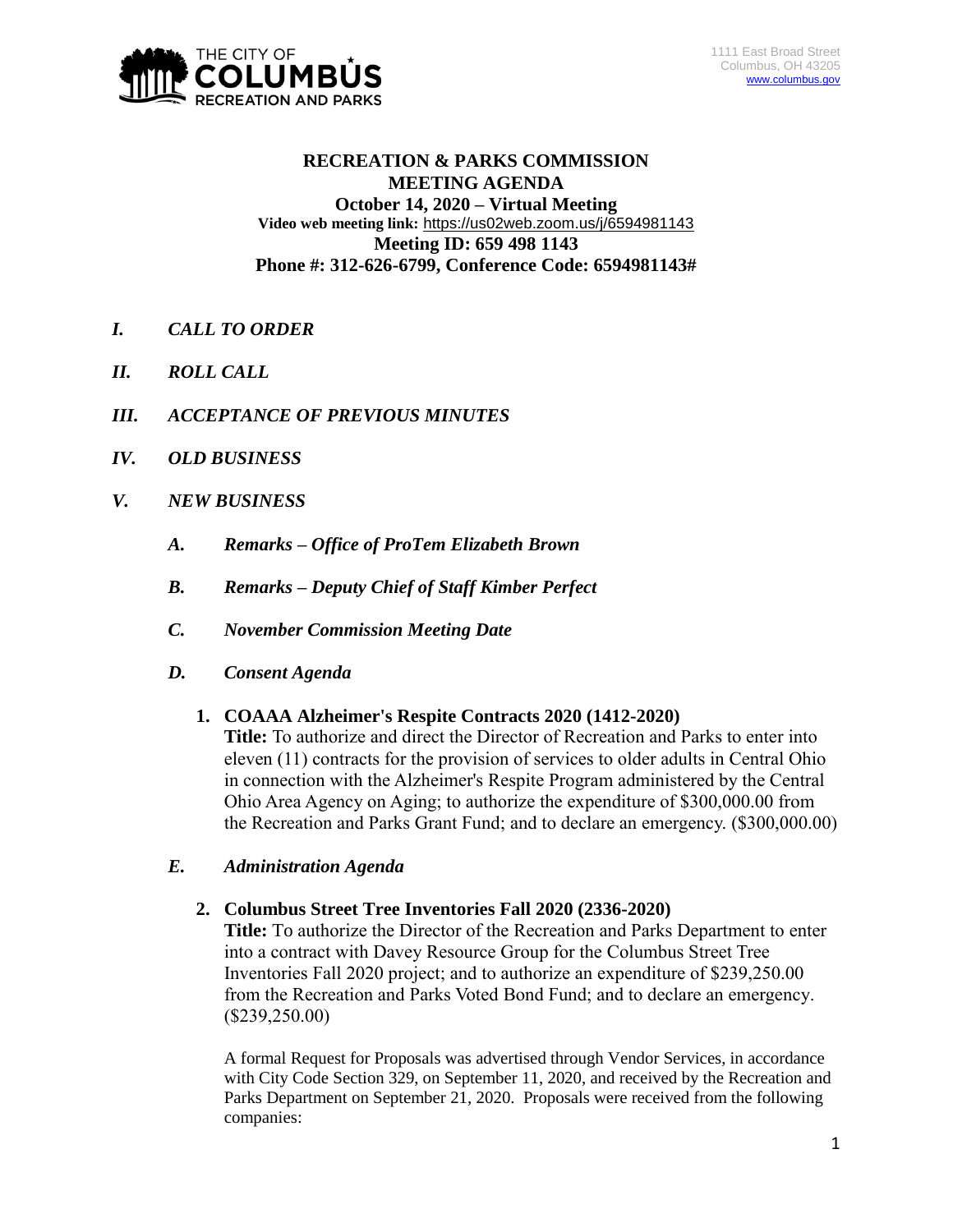

| Company                      | <b>Status</b> | Amount* |
|------------------------------|---------------|---------|
| Davey Resource Group         | <b>MAJ</b>    | N/A     |
| <b>Russell Tree Experts</b>  | <b>MAJ</b>    | N/A     |
| <b>Wallace Pancher Group</b> | <b>MAJ</b>    | N/A     |

\*Note, design contracts are quality based selections and not based on price. Costs were not requested nor where they part of this evaluation.

In accordance with City Code, a selection team evaluated the proposals and recommended Davey Resource Group be selected to perform the work. The firm was chosen based on their referenced projects, experience, qualifications, availability, timeline, and project approach.

#### **3. Milo Grogan Shelter Construction (2337-2020)**

**Title:** To authorize the Director of the Recreation and Parks Department to enter into contract with Playworld Midstates for the Milo Grogan Community Recreation Shelter and to authorize an expenditure of \$118,982.00 from the Recreation and Parks Voted Bond Fund; and to authorize an expenditure of \$2,000.00 from the Recreation and Parks Voted Bond Fund for interdepartmental inspections and fees. (\$2,000.00)

Proposals were advertised through Vendor Services, in accordance with City Code Section 329, on September  $2<sup>nd</sup>$ , and received by the Recreation and Parks Department on September  $30<sup>th</sup>$ ,  $2020$ . Bids were received from the following companies.

| Company                             | <b>Status</b> | Amount       |
|-------------------------------------|---------------|--------------|
| <b>Playworld Midstates</b>          | MAJ           | \$106,982.00 |
| Elford, Inc.                        | <b>MAJ</b>    | \$159,144.00 |
| McDaniel's Construction Corp., Inc. | <b>MBE</b>    | \$166,368.00 |
| R.W. Setterlin Building Company     | MAJ           | \$145,560.00 |
| Tyevco Inc.                         | MAJ           | \$111,747.00 |

After reviewing the bids that were submitted, it was determine that Playworld Midstates was the lowest and most responsive bidder.

Playworld Midstates and all proposed subcontractors have met code requirements with respect to prequalification, pursuant to relevant sections of Columbus City Code Chapter 329.

#### **4. Golf 2020 - Pesticide Purchase (2356-2020)**

**Title:** To authorize the Director of Recreation and Parks to enter into contract for the purchase of Syngenta golf course pesticides for the Recreation and Parks Department as a result of waiving the competitive bidding provisions of the Columbus City Code.

The waiving of Columbus City Code 329 is in the best interest of the City as the pricing structure set by Syngenta Golf Course pesticide supplier requires the same pricing to be offered by each local vendor. An Informal cost proposal has been submitted by Harrell's